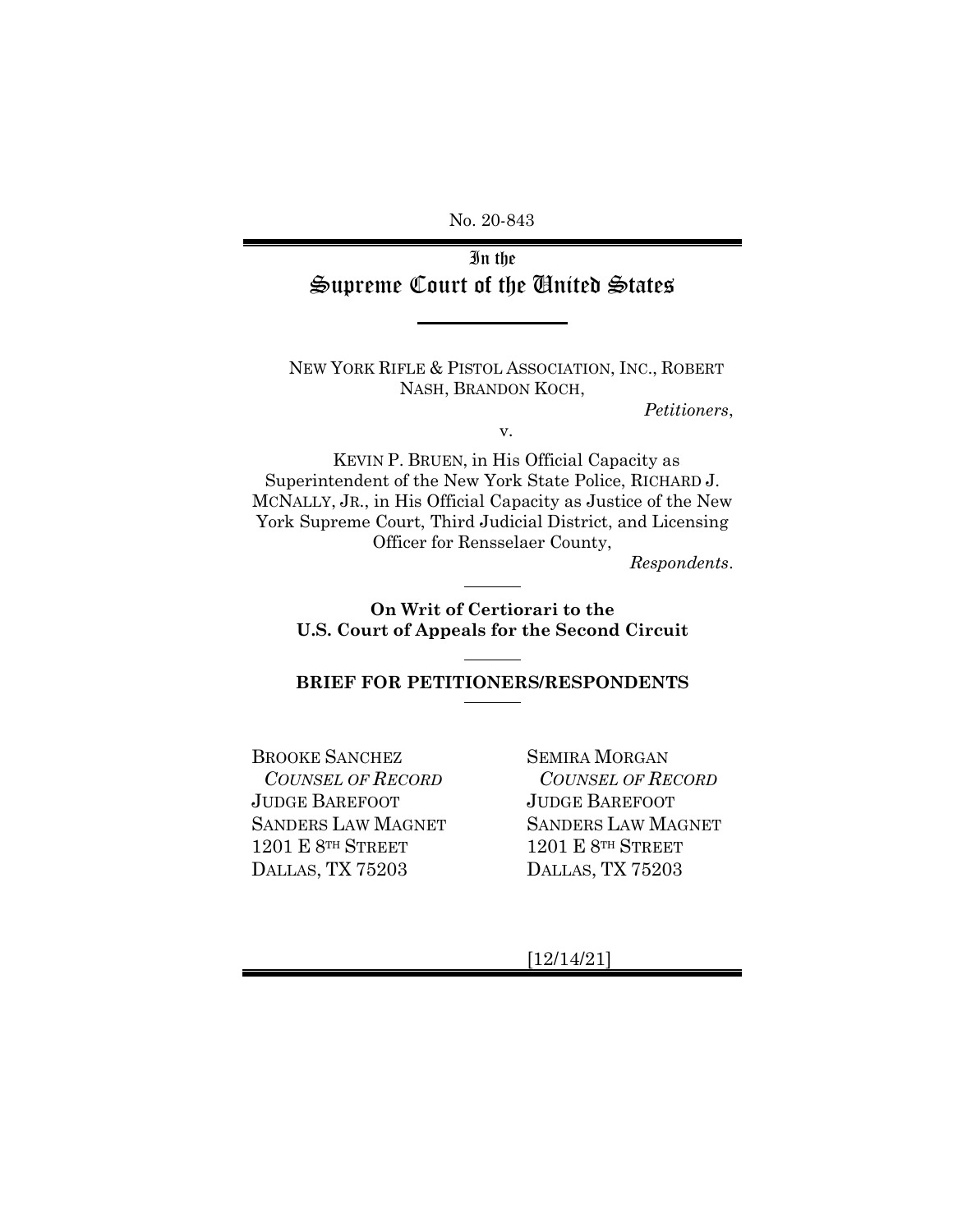# **QUESTIONS PRESENTED**

<span id="page-1-0"></span>Whether the Second Amendment allows the government to prohibit a law-abiding person from carrying handguns outside the home for self- defense.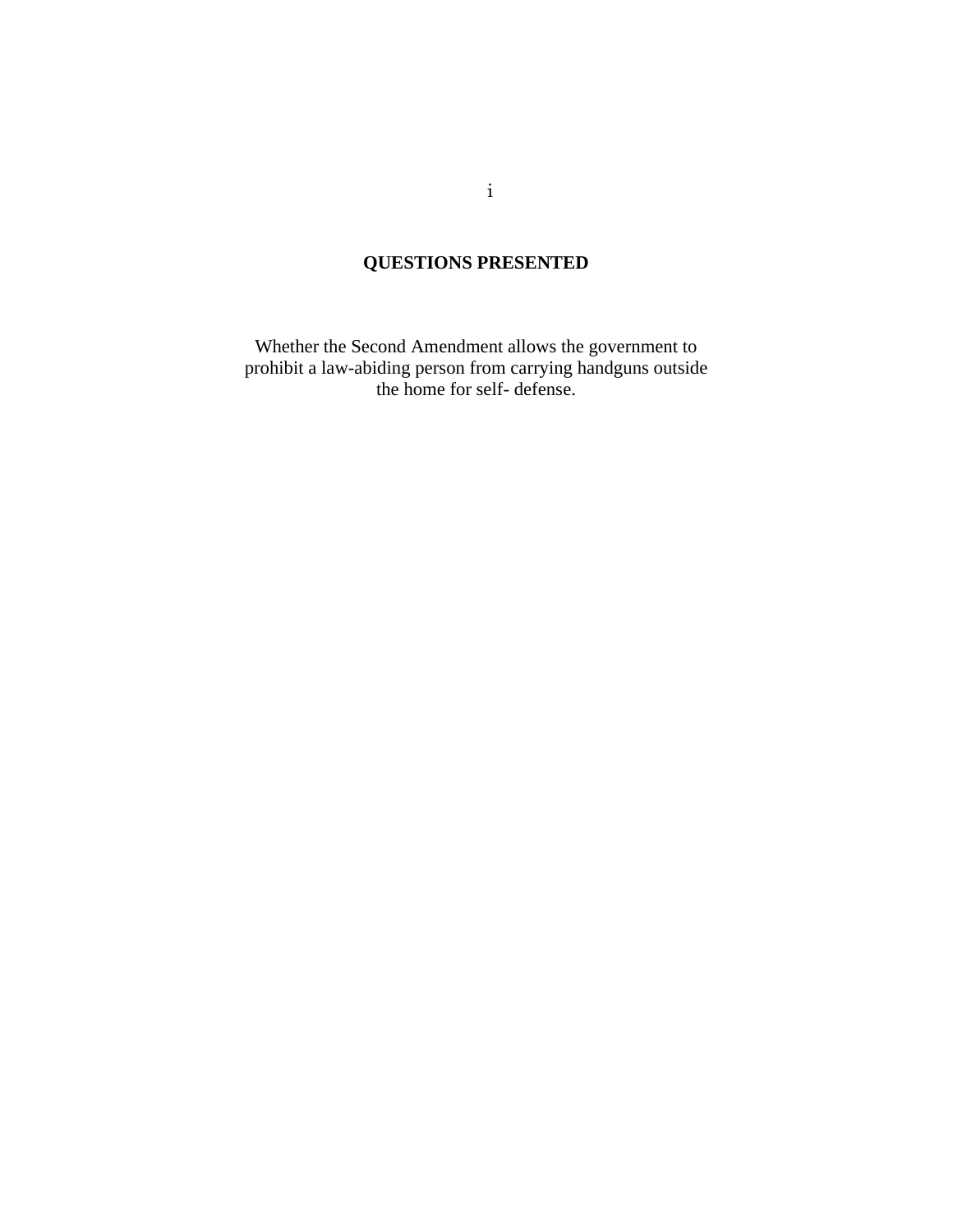## **TABLE OF CONTENTS**

| The text of the Second Amendment secures "the<br>I.<br>right of the people to keep and bear arms" untied to<br>a militia, because Heller rules that the prefatory                                                         |
|---------------------------------------------------------------------------------------------------------------------------------------------------------------------------------------------------------------------------|
| II. History confirms that the fundamental values of the<br>Second Amendment are to uphold the people's pre-<br>existing right to bear arms beyond the home 4                                                              |
| III. This court's precedent establishes the Second                                                                                                                                                                        |
| IV. If this court does not wish to recognize the right to<br>carry outside the home as a fundamental liberty<br>under the due process clause, it should recognize the<br>right as a privilege protected by the Fourteenth |
| V. Prudential considerations suggest that placing a de<br>facto prohibition on concealed carry only allows<br>guns in the hands of criminals, and out of the hands                                                        |
|                                                                                                                                                                                                                           |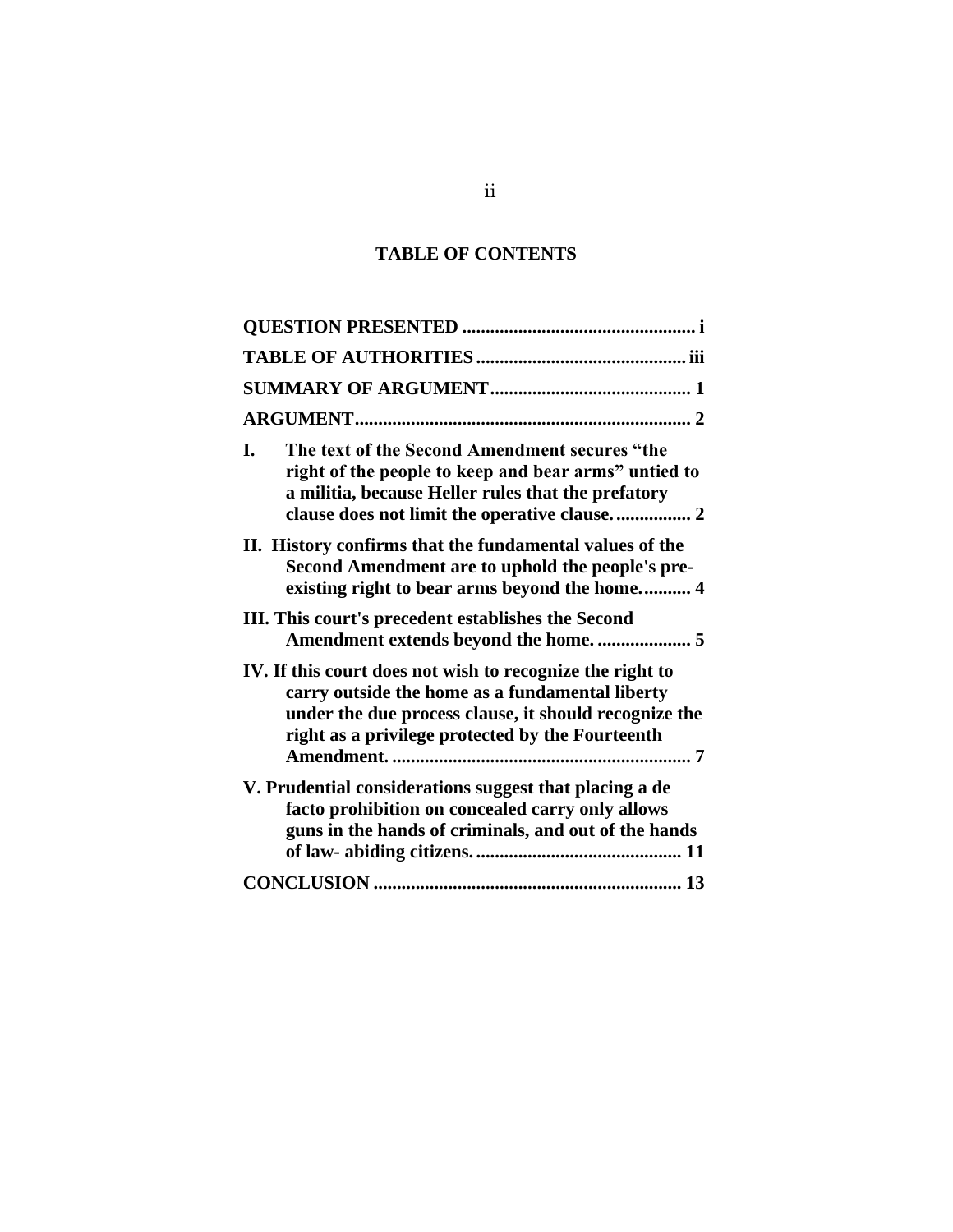## **TABLE OF AUTHORITIES**

## <span id="page-3-0"></span>**Cases**

| Caetano v. Massachusetts, 136 S.Ct. 1027 (2016) 10         |  |
|------------------------------------------------------------|--|
| District of Columbia v. Heller, 554 U.S. 570 (2008) Passim |  |
| Dred Scott v. Sandford 19 How. 393 (1857)  12              |  |
| McDonald v. City of Chicago, 561 U.S. 742 (2010)  Passim   |  |
|                                                            |  |

#### **Statutes**

| English Bill of Rights, $1 \text{ W}$ . & M., c. 2, 7, in 3 Eng. Stat. at |
|---------------------------------------------------------------------------|
|                                                                           |
|                                                                           |
| Freedmen's Bureau Act(Act of July 16, 1866, ch. 200, §14, 14              |
|                                                                           |
| <b>Other Authorities</b>                                                  |

| Johnson, Samuel. A Dictionary of the English Language. |  |
|--------------------------------------------------------|--|
|                                                        |  |
|                                                        |  |

## **Treatises**

| Beccario, Cesare "An Essay on Crimes and Punishment" 16      |
|--------------------------------------------------------------|
| Joseph Story. Commentaries on the Constitution of the United |
|                                                              |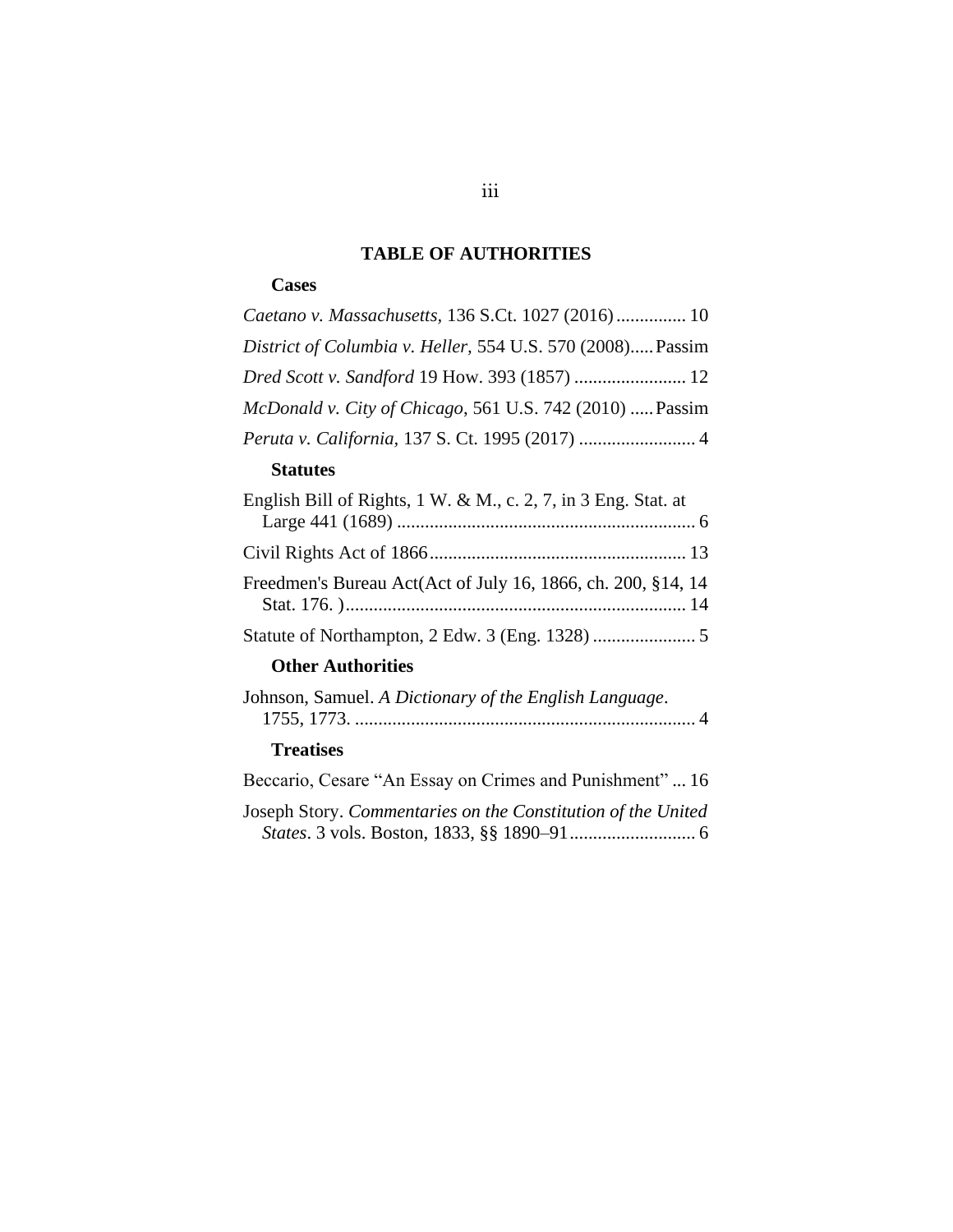#### **SUMMARY OF ARGUMENT**

<span id="page-4-0"></span>In September 2014 Robert Nash and Brandon Koch both applied for a concealed carry license. The state found that they did not demonstrate special needs and thus lacked proper cause. Under New York law an applicant must demonstrate a special need for self-protection distinguishable from that of the general community or of persons engaged in the same profession. This means that most New Yorkers cannot selfdefend themselves when in threat or serious danger. We will first explain how the text of the Second Amendment secures the right for the people to keep and bear arms unrelated to a militia. Second, history confirms that the Second Amendment upholds the peoples pre-existing right to bear arms beyond the home. Third, the right should be a privilege protected under the privileges and immunities clause if it is not recognized as a right under the due process clause. Lastly, placing a de facto prohibition on concealed carry only allows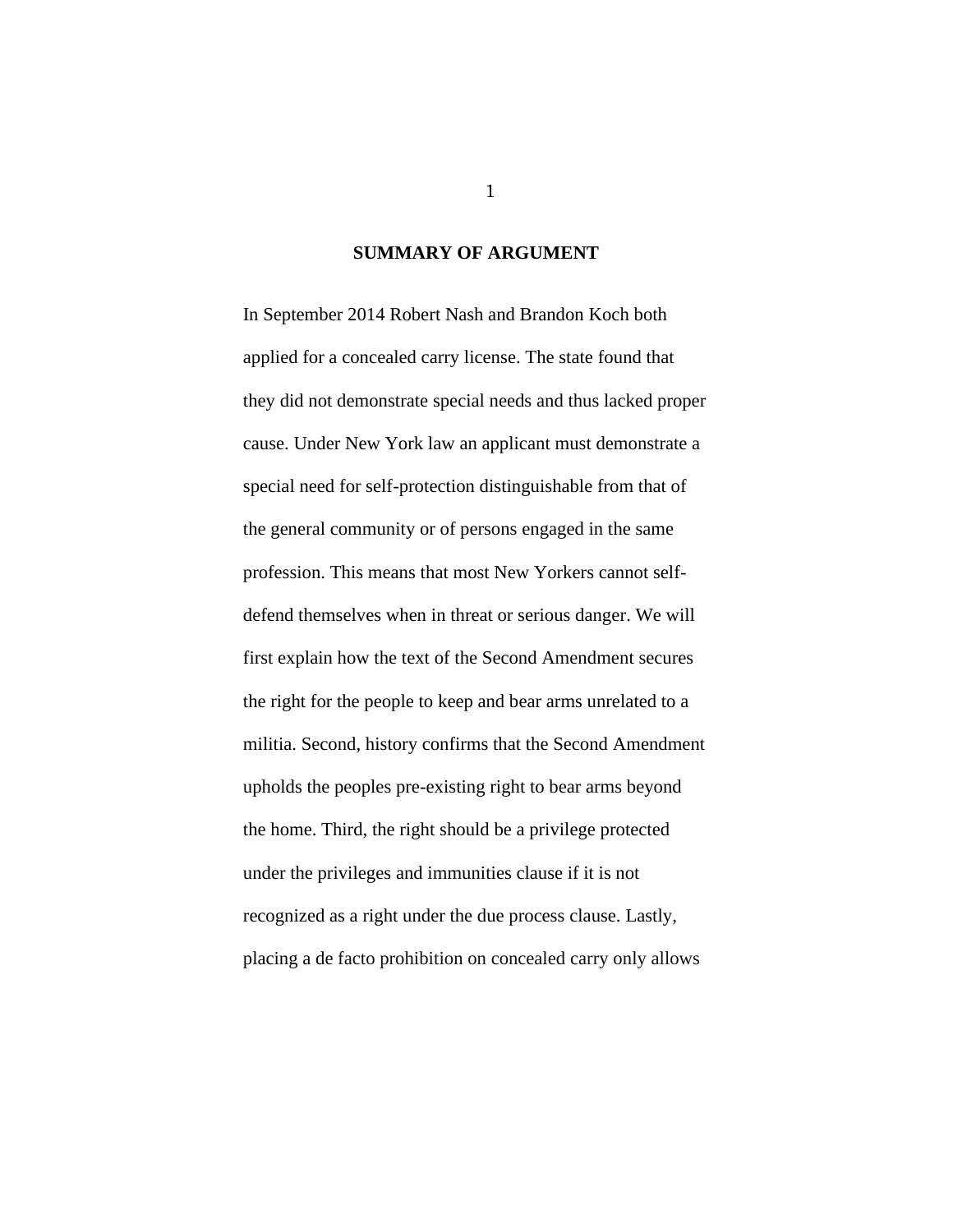guns in the hands of criminals, and out of the hands of law-

<span id="page-5-0"></span>abiding citizens.

#### **ARGUMENT**

## <span id="page-5-1"></span>**I.The text of the Second Amendment secures "the right of the people to keep and bear arms" untied to a militia, because Heller rules that the prefatory clause does not limit the operative clause.**

The Second Amendment states, "A well-regulated Militia, being necessary to the security of a free State, the right of the people to keep and bear Arms, shall not be infringed". This structure divided the amendment into two parts, the prefatory clause and the operative clause. Justice Scalia in the majority opinion of *District of Columbia v. Heller,* 554 U.S. 570 (2008) gave no attention to the prefatory clause holding that, "The Amendment's prefatory clause announces a purpose, but does not limit or expand the scope of the second part, the operative clause. The operative clause's text and history demonstrate that it connotes an individual right to keep and bear arms". The right of the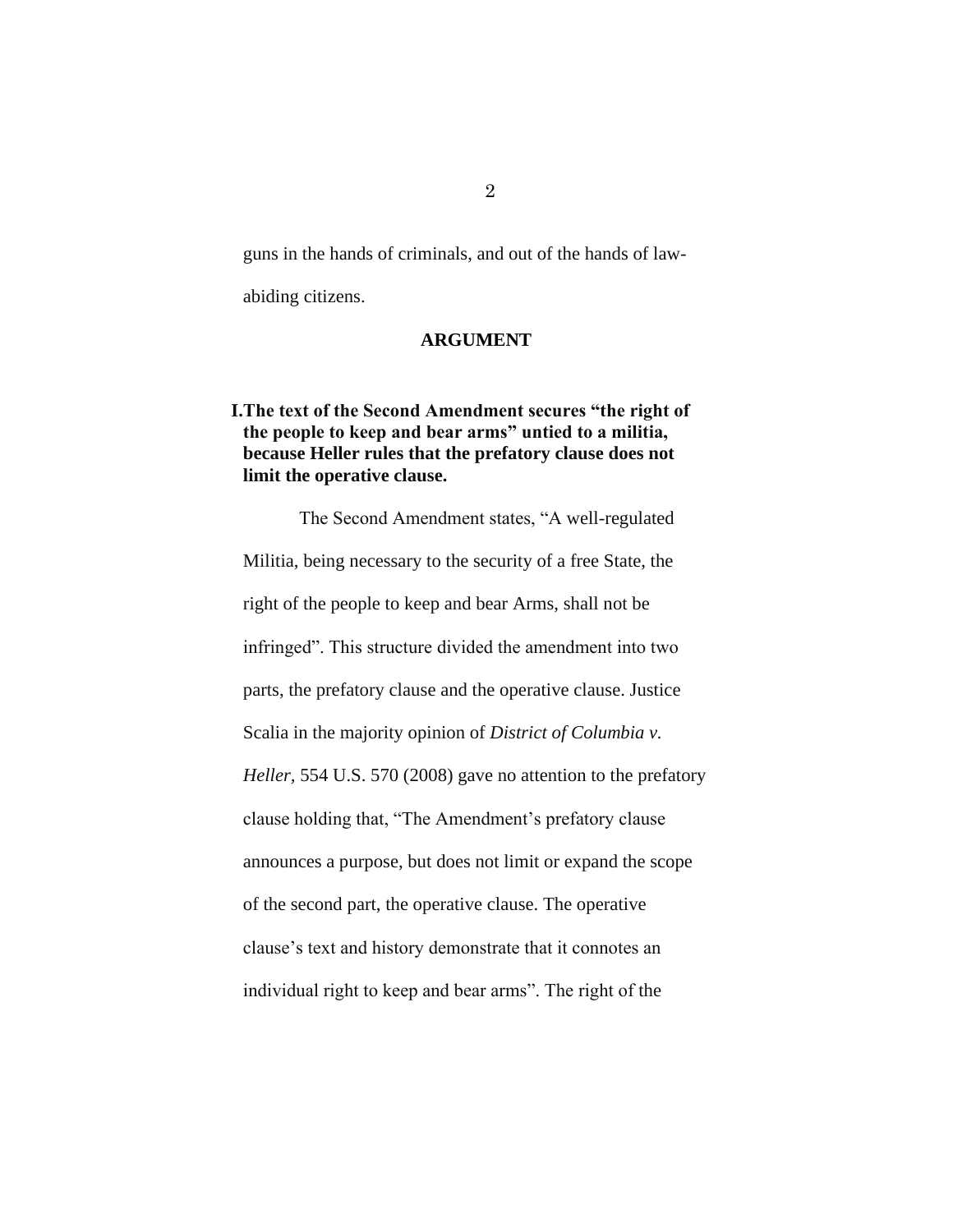people to keep and bear arms is an individual right unconnected with the service of a militia.

The distinction between "keeping" and "bearing" arms makes clear that a law-abiding person reserves the right to "keep" a gun in their home, and "carry" a gun elsewhere. The Constitution was written using words best suitable for the general public to understand the contents meaning. To bear is defined as "to carry as a mark of authority" and keep as "to have in custody", Johnson, Samuel. *A Dictionary of the English Language*. 1755, 1773. The Founding Fathers showed no intent to define "keep and bear arms" as the right to carry an arm "from the bedroom to the kitchen." *Peruta v. California,* 137 S. Ct. 1995, 1998 (2017). It should already be implied by "keep" that a person shall possess the gun within their home, whichever room they choose too. With this understanding of the text, law- abiding people do reserve a Constitutional right to "carry" arms outside the bounds of the home.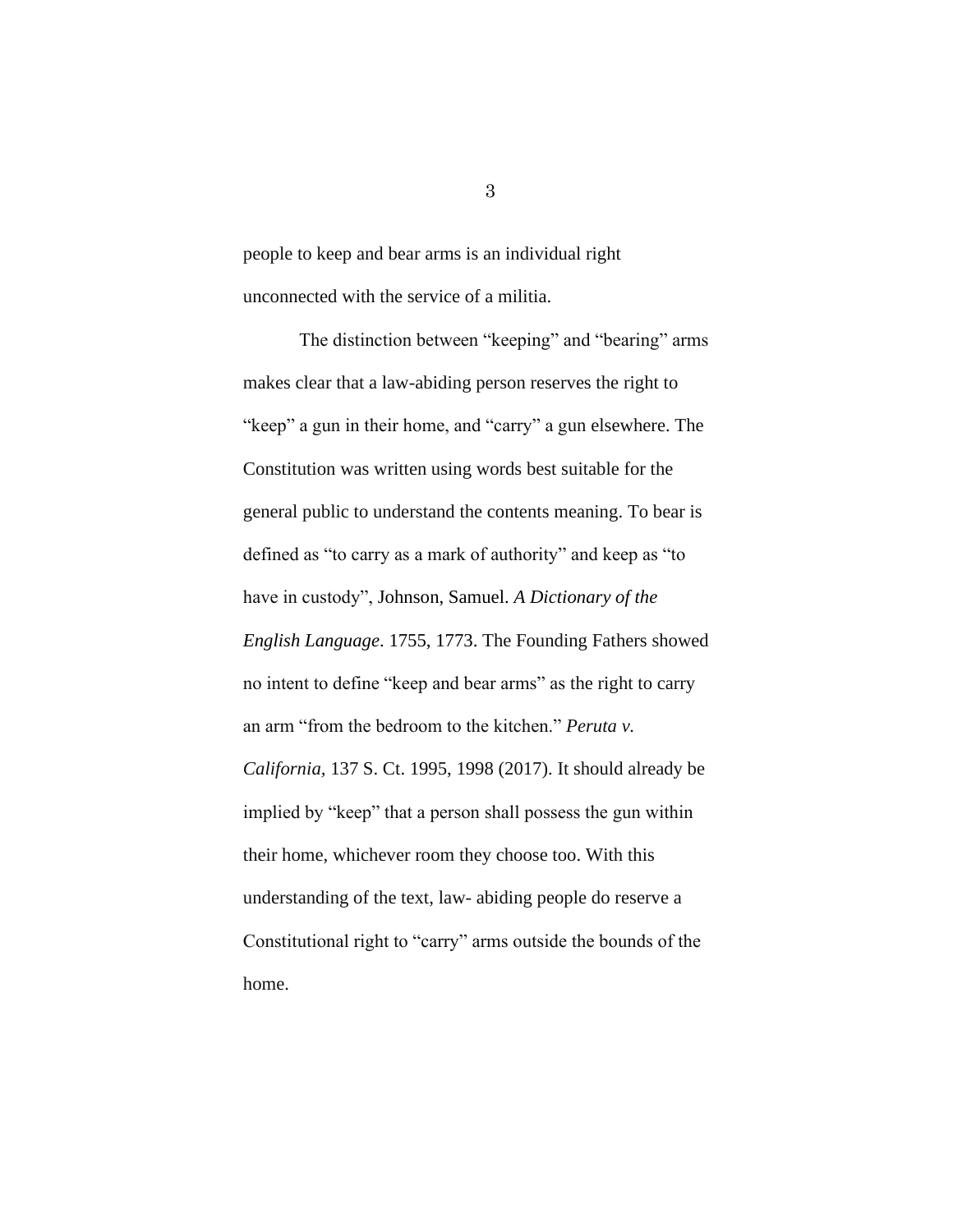## <span id="page-7-0"></span>**II.History confirms that the fundamental values of the Second Amendment are to uphold the people's preexisting right to bear arms beyond the home.**

Even before this nation's founding, people reserved the right to carry arms outside the home. The 1328 Statute of Northampton, 2 Edw. 3 (Eng. 1328) is widely understood as limited to the carrying of "dangerous weapons and unusual weapons, in such a manner as will naturally cause a terror to the people". Northampton implies the right to keep and bear arms with moderate exceptions. In modern times this is seen when states ban arms in sensitive places to prevent causing terror to the people, such as a school, or even some states banning of open carry.

The English Bill of Rights codified our pre-existing right to carry arms. "[T]he subjects which are Protestants may have arms for their defense suitable to their conditions and as allowed by law",  $1 \text{ W}$ . & M., c. 2, 7, in 3 Eng. Stat. at Large 441 (1689). It has long been recognized to be the predecessor to our Second Amendment right. Joseph Story.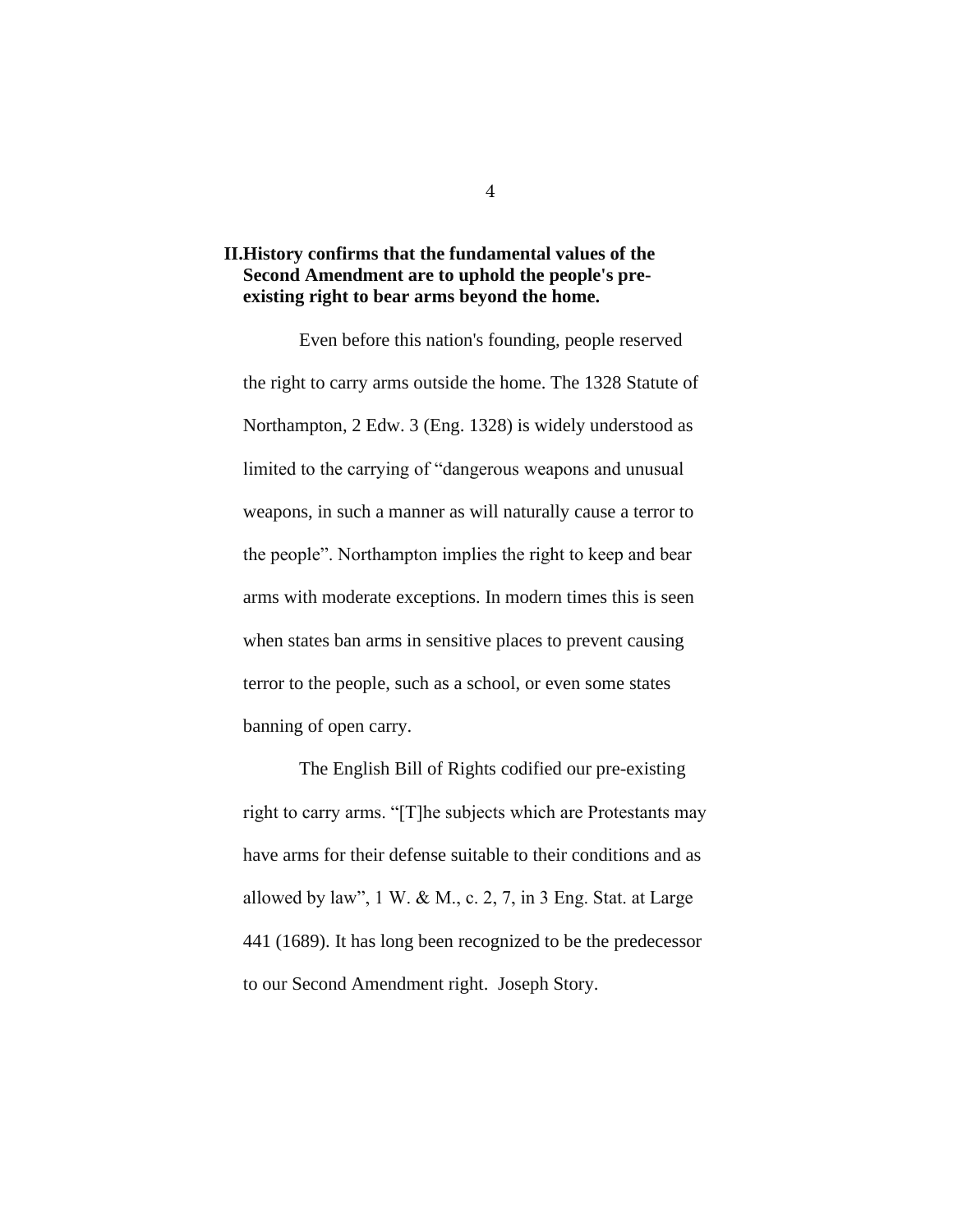*Commentaries on the Constitution of the United States*. [3](https://press-pubs.uchicago.edu/founders/documents/amendIIs10.html)  [vols. B](https://press-pubs.uchicago.edu/founders/documents/amendIIs10.html)oston, 1833, §§ 1890–91, identifies the rights from the English right to our Second Amendment as "a similar provision". The English right did not strictly restrain the right to have arms connected to a militia nor did it prohibit carrying outside the home.

Even Washington, Adams, Jefferson and so forth all exercised this pre-existing right to carry arms well beyond the boundaries of the home. The sole reason we are afforded our Bill of Rights was to come to a compromise with the Anti-Federalists. Anti- Federalists feared a large central government would be too powerful stating that the Constitution did not single out their fundamental individual rights. Fundamental rights such as bearing arms for selfdefense to law- abiding people.

## <span id="page-8-0"></span>**III. This court's precedent establishes the Second Amendment extends beyond the home.**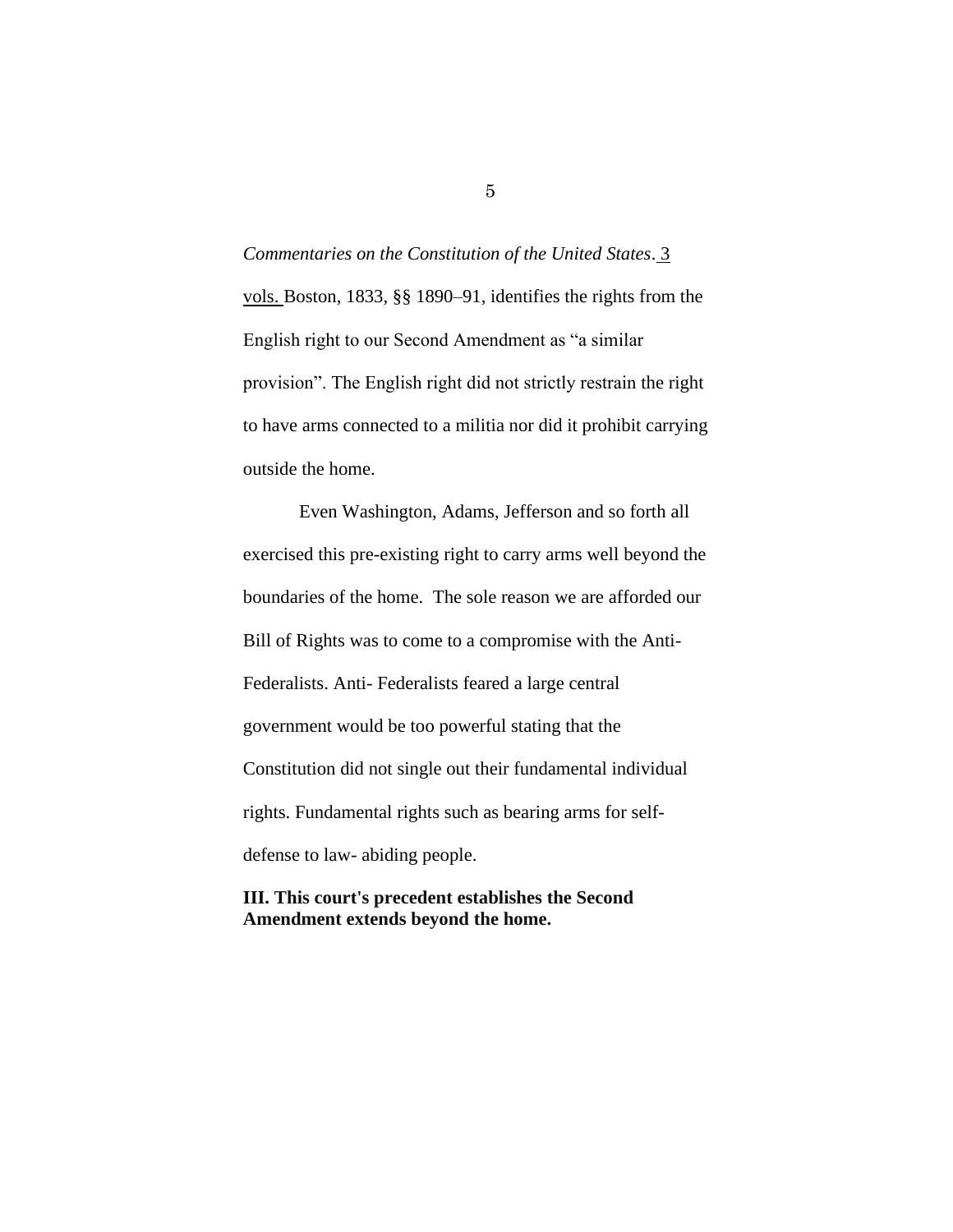Heller recognizes the state's right to forbid arms in sensitive places. Justice Scalia specifically notes, "nothing in our opinion should be taken to cast doubt on longstanding prohibitions on the possession of firearms by felons and the mentally ill, or laws forbidding the carrying of firearms in sensitive places such as schools and government buildings…". With Heller's conclusion of the right "to possess and carry weapons in case of confrontation", it is only logical to say the court applies the right to carry arms outside the home to non-sensitive places. You are less likely to face confrontation in a school setting which is a sensitive place, rather than walking the streets of Chicago.

*McDonald v. City of Chicago*, 561 U.S. 742 (2010) written two years after *Heller*, reaffirmed that "individual self-defense is 'the central component' of the Second Amendment right". Blackstone's Commentaries were able to process our deeply rooted history and assert that the right to keep and bear arms was one of the fundamental rights of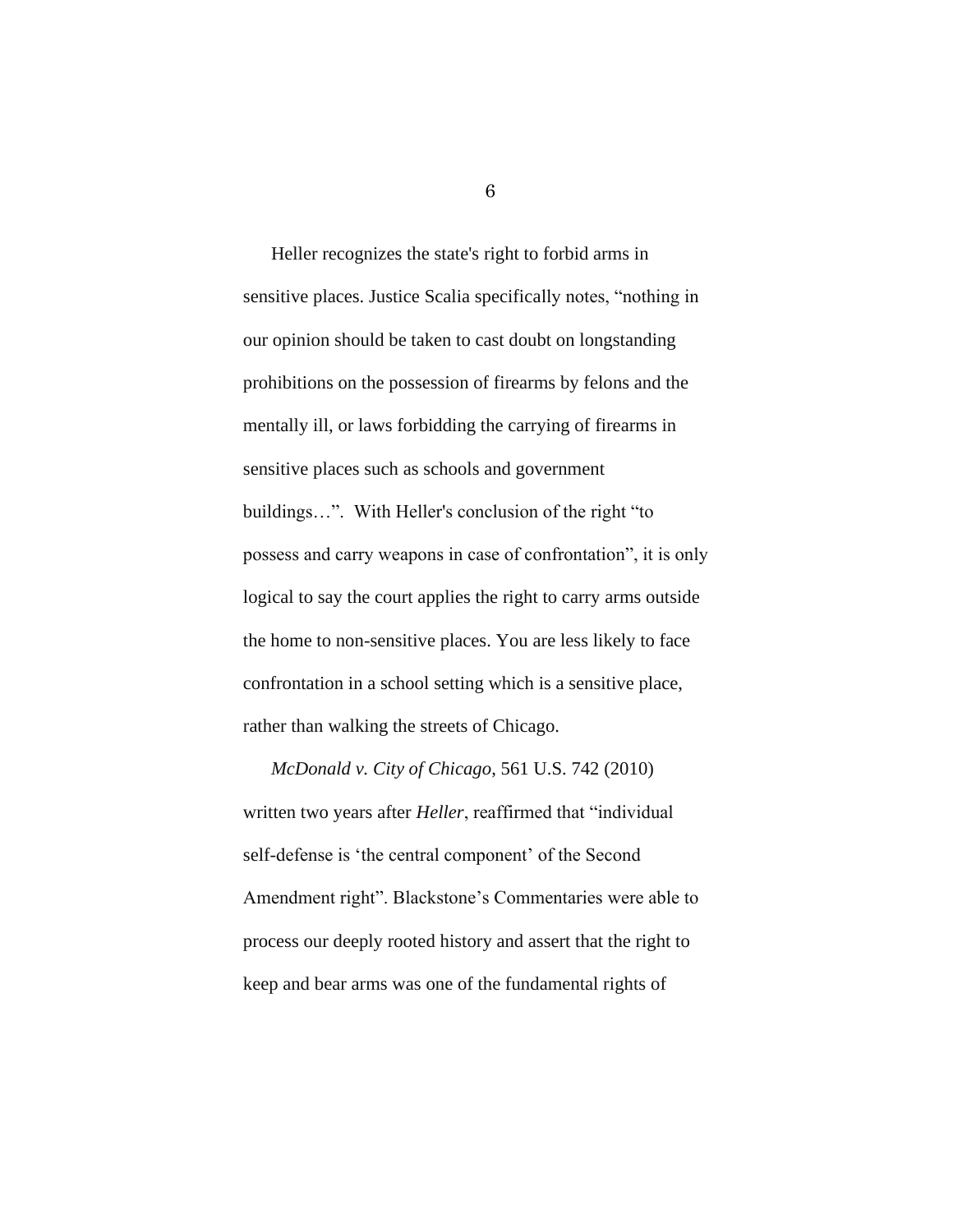Englishmen. "..right of the subject,... is that of having arms for their defense, suitable to their condition and degree, and such as are allowed by law… and is indeed a public allowance, under due restrictions, of the natural right of resistance and self-preservation". The fundamental right to keep and bear arms for the lawful purposes of self-defense is consistent with the analysis of Blackstone's work in *Heller*  and *McDonald*, and should be upheld by this court.

*Caetano v. Massachusetts,* 136 S.Ct. 1027 (2016) strongly implies that by the Supreme Court striking down a law that prohibited stun guns outside the home, stun guns are protected in and outside the home.

## <span id="page-10-0"></span>**IV. If this court does not wish to recognize the right to carry outside the home as a fundamental liberty under the due process clause, it should recognize the right as a privilege protected by the Fourteenth Amendment.**

The privilege and immunities clause states that "no State shall make or enforce any law which shall abridge the privileges or immunities of citizens of the United States." In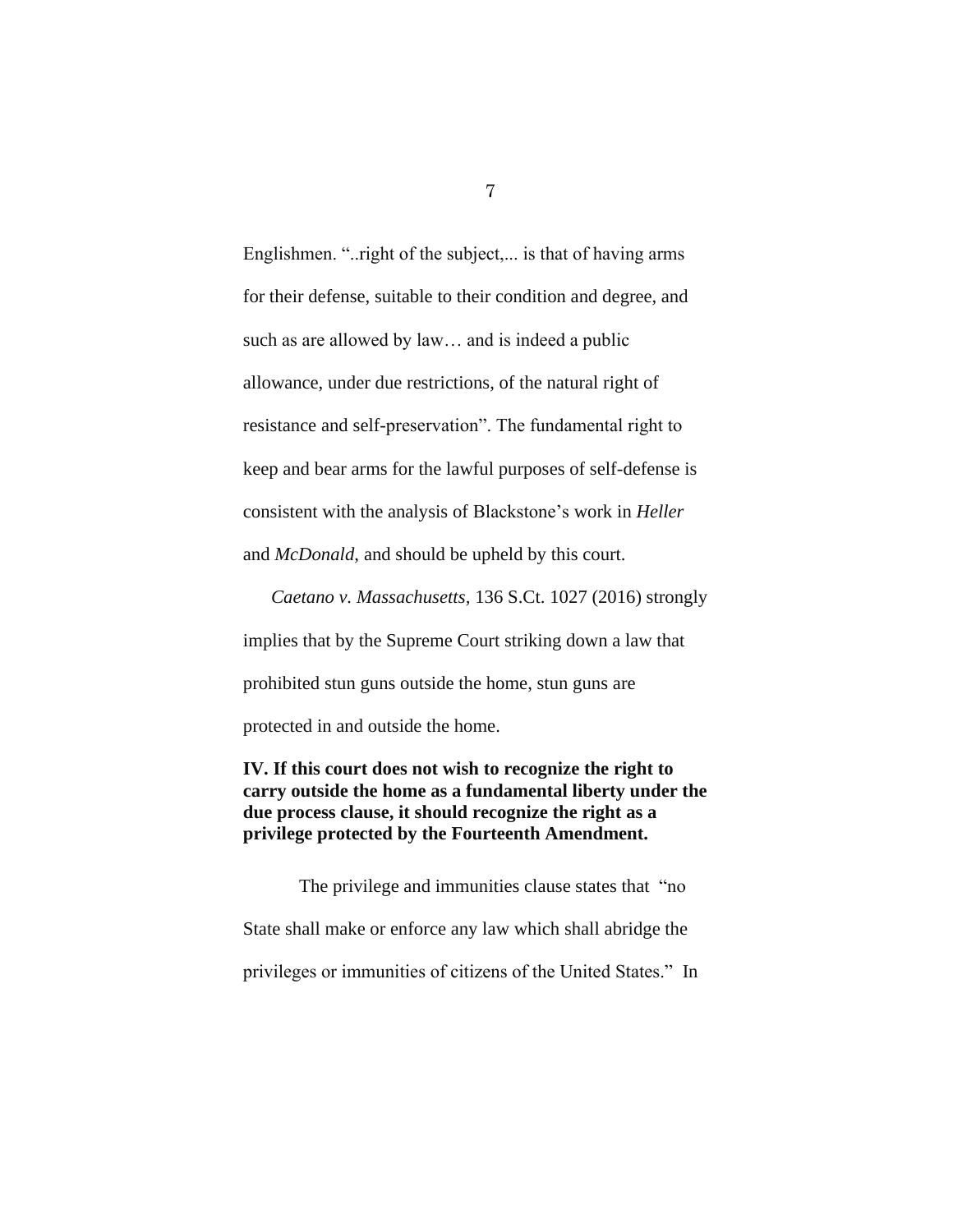McDonald v. Chicago the court held that the Second Amendment right to keep and bear arms for self defense in the homes applied to the States. The court applied this through the Due Process clause in the Fourteenth Amendment. The court ruled that the right to keep a gun for self defense in the home is a substantive right but did not rule on whether carrying a gun outside the home is a fundamental liberty under the due process clause. If this court were to decide that it is not a fundamental liberty under due process, it is still a right that has been preserved for citizens. Therefore this court should determine that the right to keep and bear arms outside the home is a right reserved for the privileges and immunity clause.

The right to keep and bear arms has always been a fundamental right preserved for citizens. This can be dated all the way back to post-civil war. The court held in Dred Scott v. Sandford 19 How. 393 (1857) that slaves were not citizens and because of this they do not enjoy the "privileges and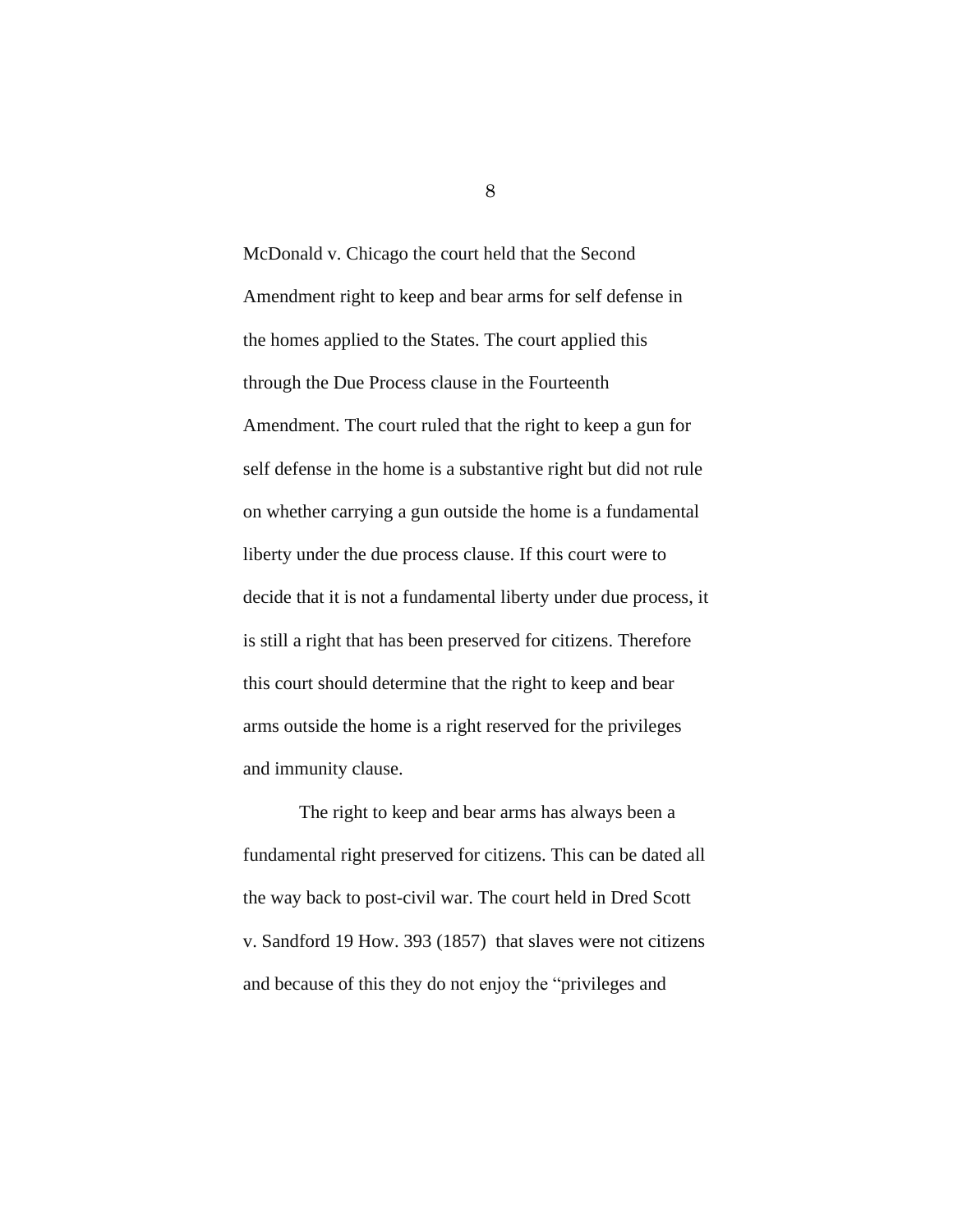immunities afforded to them under the constitution." These privileges include the right to keep and bear arms. It was not until Reconstruction when African Americans were afforded the ability to keep and bear arms. During Reconstruction, the Civil Rights Act of 1866 was passed. It stated that all persons born in the United States were citizens. The act then proceeded to say that such citizens, of every race and color, . . . shall have the same right" along with the " full and equal benefit of all laws and proceedings for the security of person and property, as is enjoyed by white citizens." This Act essentially granted slaves citizenship and then afforded them the same rights as white people, who were already deemed citizens. This included the fundamental right to keep and bear arms.

Following the passing of the Civil Rights Act of 1866, the Freedmen's Bureau Act(Act of July 16, 1866, ch. 200, §14, 14 Stat. 176. ) was passed. The law granted citizens "full and equal benefit of all laws and proceedings concerning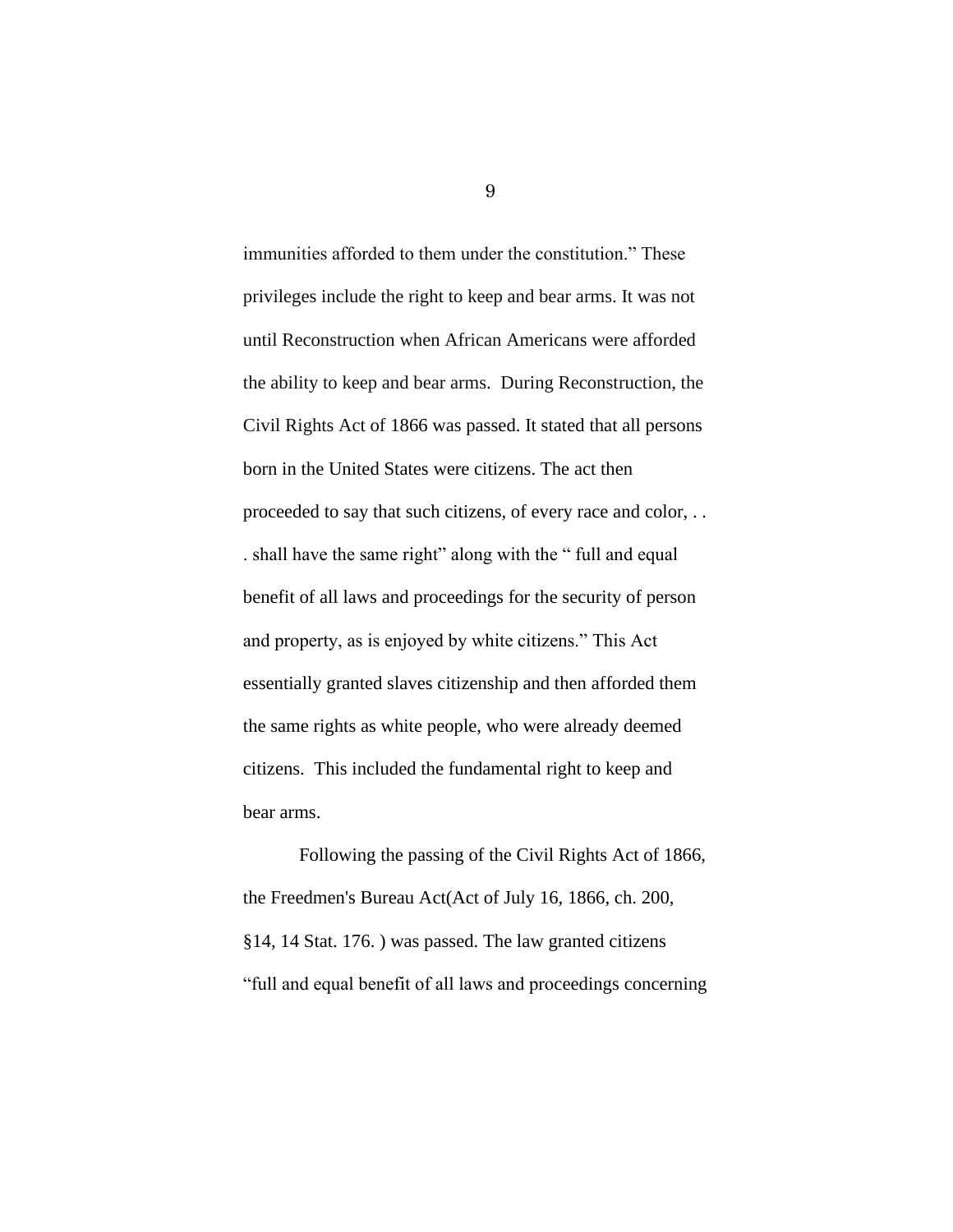personal liberty" and "personal security." While the respondents may want to argue that these laws were only passed to prevent racial discrimination, they are ignoring the text of these acts. The Freedmen Bureau Act and the Civil Rights Act both emphasized the constitutional right that they were granting to freed slaves. These laws emphasized the constitutional right for individuals to keep and bear arms. While these laws passed did help prevent discrimination, they also granted freed slaves, who were not considered citizens originally, the fundamental right to keep and bear arms,

It is clear from the passing of these two legislative acts and the commentary from those who passed it that the right to keep and bear guns outside the home is a right only given to citizens. Before the Civil War, slaves were not given the right to own guns, in fact they were penalized for it. Following the Civil War and Reconstruction, when they were deemed citizens, they were able to keep and bear arms for selfdefense. This court must look at the history of the 2nd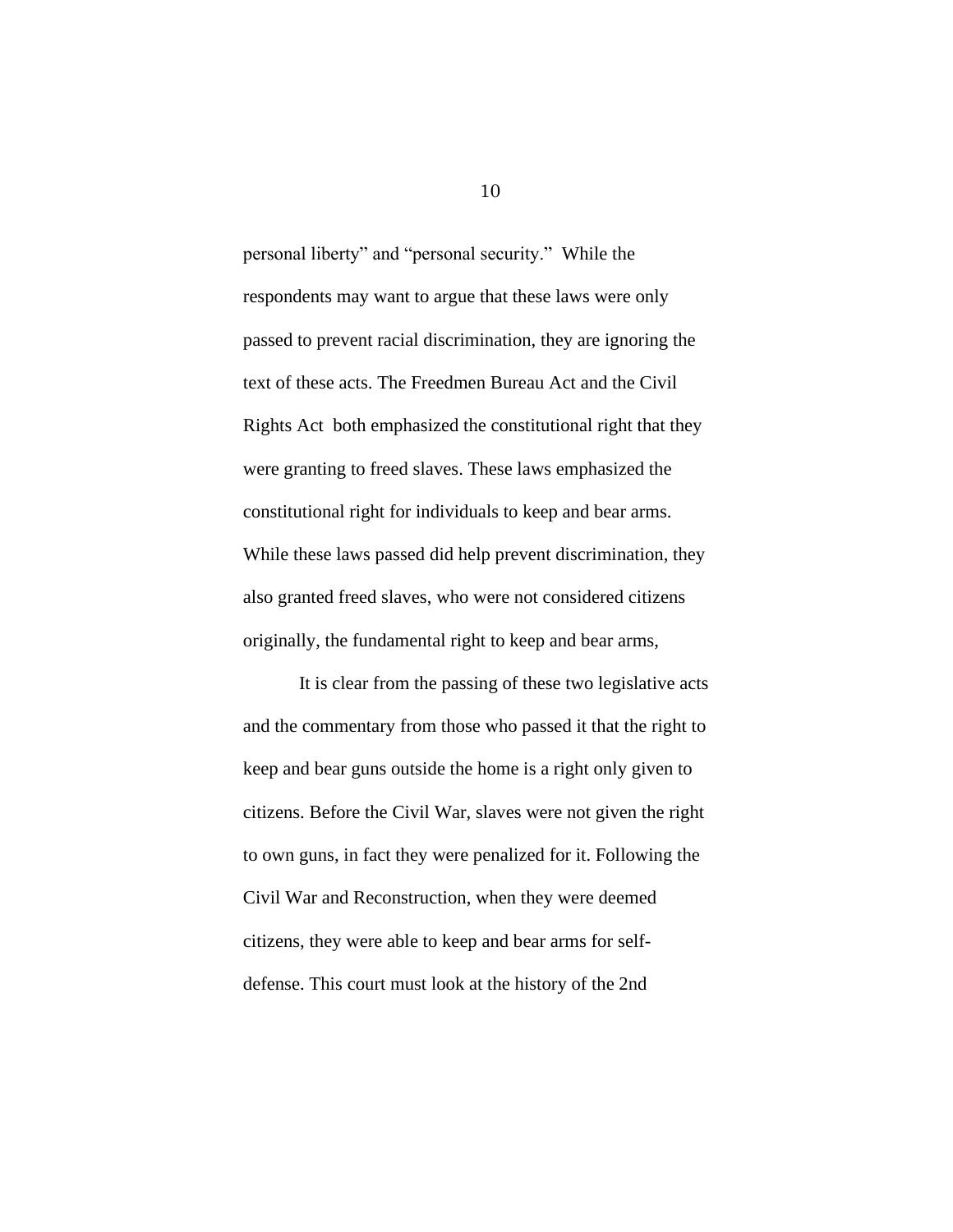amendment as it relates to citizenship. From there this court must realize how the 2nd amendment has always been a right for citizens and incorporate it into the Privileges and Immunities clause of the Fourteenth Amendment.

## <span id="page-14-0"></span>**V. Prudential considerations suggest that placing a de facto prohibition on concealed carry only allows guns in the hands of criminals, and out of the hands of lawabiding citizens.**

By placing a prohibition on concealed carry it will only prevent law-abiding citizens from obtaining guns. This leaves those citizens unprotected while criminals are able to get their hands on guns. Cesare Beccaria in his book titled "An Essay on Crimes and Punishment" stated that "Laws that forbid the carrying of arms ... disarm only those who are neither inclined nor determined to commit crimes. Such laws make things worse for the assaulted and better for the assailants; they serve rather to encourage than prevent homicides, for an unarmed man may be attacked with greater confidence than an armed one." Laws that prohibit the use of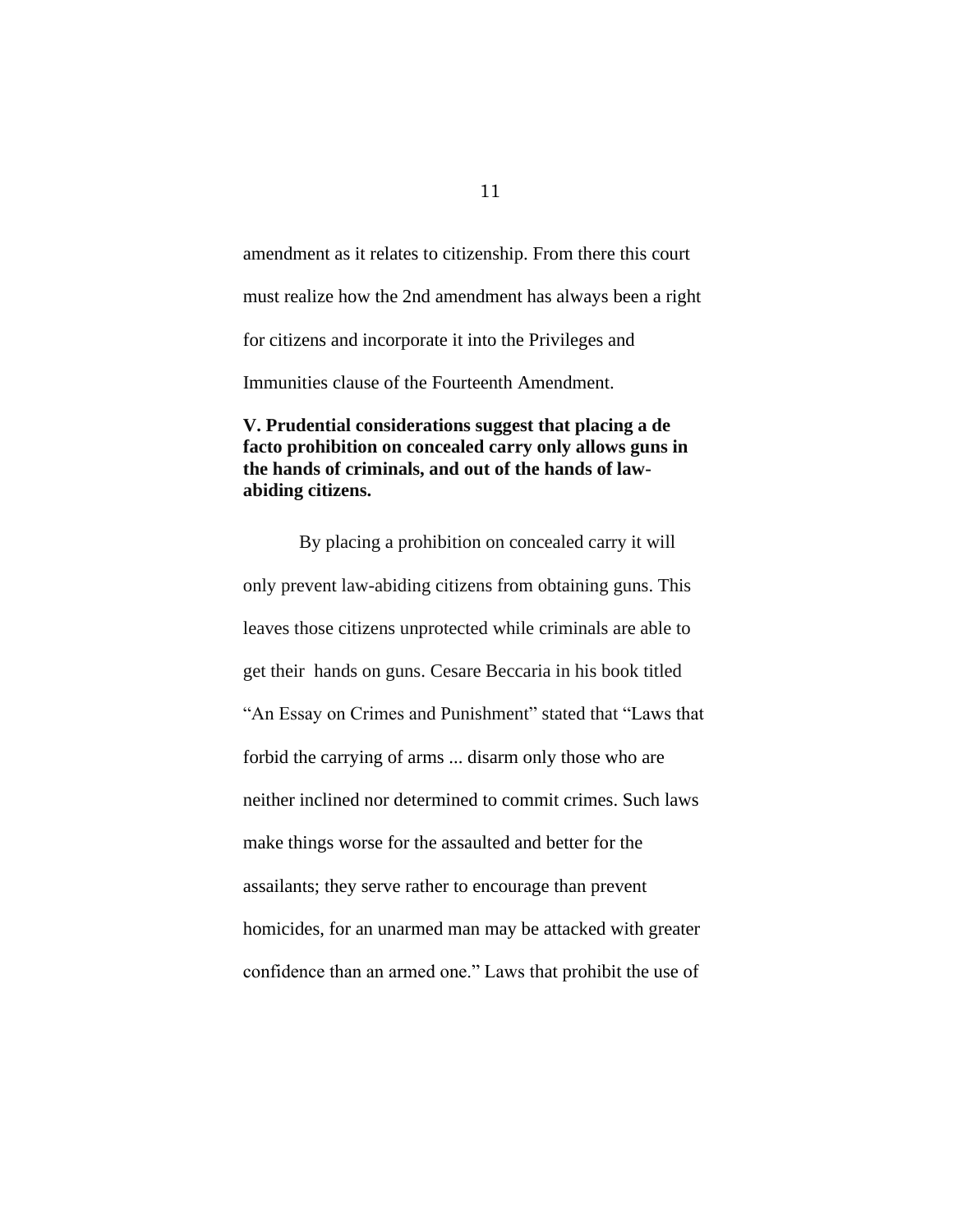concealed carry will only dissuade those who obey the law, making it much easier for them to fall victim to crimes. The right to self-defense is fundamental to the Nations scheme of ordered liberty and is deeply rooted in our history. It would be (....) for this court to deprive law abiding citizens one of their fundamental rights that essentially protects them. By "providing only a few people with the broad "proper cause" standard for obtaining a license, public safety (outside the home) is left defenseless."

We can date back all the way to the American Revolution. Samuel Adams, a key and influential part of the Revolution and founding of America, believed in the rights of the colonist's duty of self-preservation. The idea of selfpreservation and self-defense were essential in developing the second amendment. By allowing this prohibition we are harming law abiding citizens and infringing on their right to self-defense. We would instead be empowering criminals by giving them the advantage. Those who obey the law will not